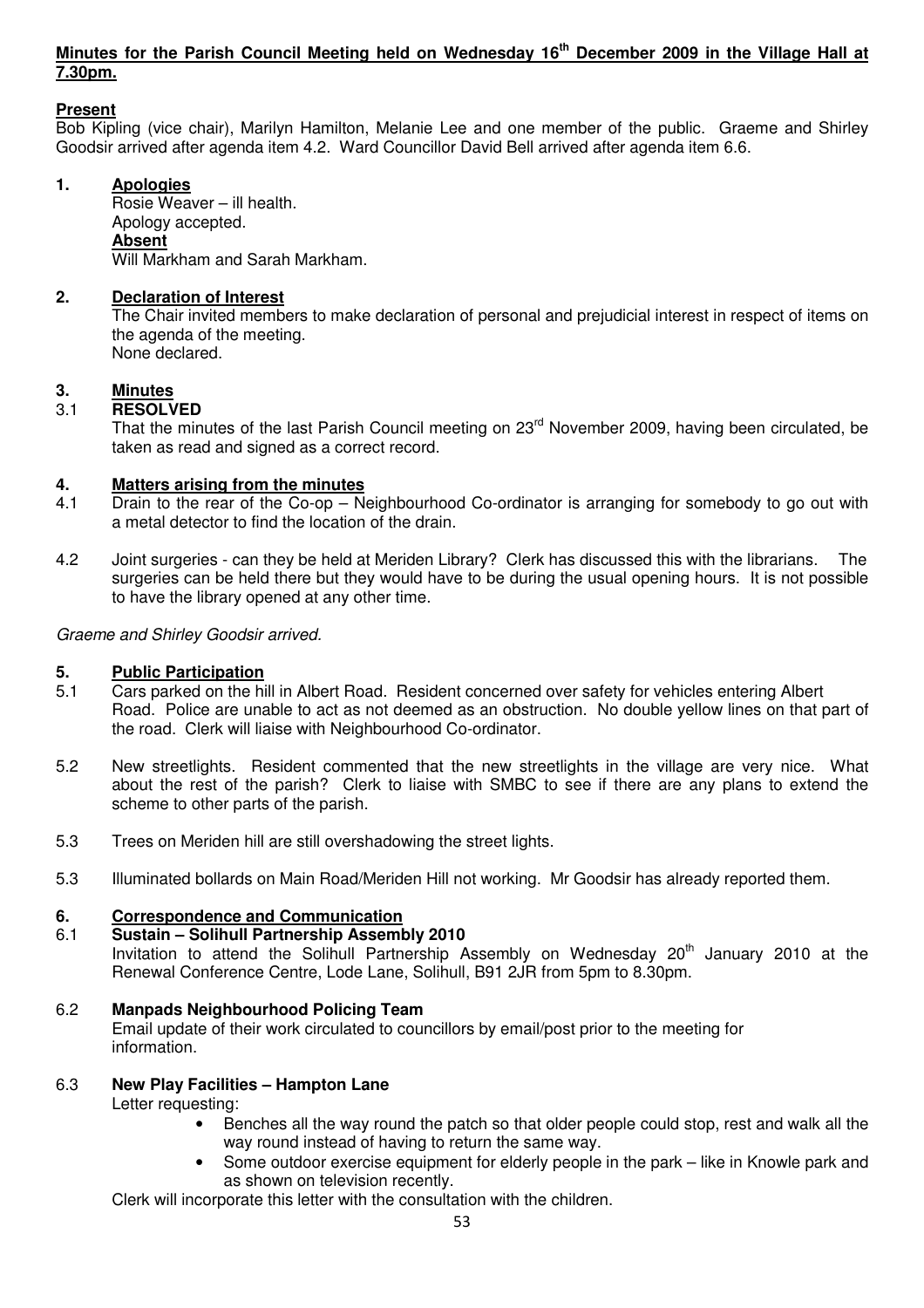#### 6.4 **Coventry City Council – City Centre Area Action Plan – Emerging Strategy**

 Letter inviting comments on their City Centre Action Plan. Document is available at www.coventry.gov.uk/ccaap as well as at Libraries/Council House and Civic Centre 4. Responses due by  $14<sup>th</sup>$  January.

#### **AGREED**

Mrs Goodsir would respond.

#### 6.5 **Meriden School – donation for Raised Vegetable Bed Project**

Thank you letter from head teacher for the parish council's donation towards this project.

6.6 **Ministry of Justice – War Memorials – Maintenance, Repair and Protection – Penalties for Vandalism.** 

 Letter sent via WALC and circulated with agenda. Clerk suggests that this issue goes on the agenda for the next SAC meeting to liaise with SMBC on behalf of all councils.

 Discussion took place around the condition of the cyclists memorial which, it is considered, needs treating with acid. Mr Kipling to liaise with Ralph Ledbrook who carried out the last treatment.

Ward Councillor David Bell arrived.

6.6.1 **Annual Donation to War Memorial Committee RESOLVED** 

Retain donation at £120. Clerk to send cheque which was written and signed at the last meeting.

#### **7. Receive Reports**

 The Chair, Mr Kipling invited Ward Councillor David Bell to report any issues. Mr Bell fed back from the recent SMBC Planning Sub-Committee Meeting at which the application for the development at Maxstoke Lane was approved.

- 7.1 **Committee Member for Village Hall Management Committee** no report.
- 7.2 **School Governors for Parish Council** no report.
- 7.3 **Committee Member for War Memorial –** no report.<br>7.4 **Pool –** email received from Stuart Nelmes in answer
- Pool email received from Stuart Nelmes in answer to our questions on the cost estimate. In summary:
	- In answer to our query as to whether the headwalls need replacing they have only estimated for replacing the headwalls where a new section of pipe was proposed toward the downstream end. It may be feasible to use a cheaper form of headwall in both locations but the cost estimated is not significant so the savings would unlikely be significant either. The aesthetics may not be preferable.
	- Possible alternatives to the open culvert.
		- Extend the ditch all the way through to the pond which would also remove the need for a headwall at the pond inlet – saving approx £2500.
		- Replacement pipe instead of a ditch would cost approx £70-£80per metre (approx £13,000 in total).

They suggest another approach would be to identify the maximum fund available and re-engage with a contractor (they suggest one) to identify what could be achieved within the budgets available. They feel the person they have suggested would be able to do the work for the initial estimate of £14,000 and not require their suggested contingency of £19,000. All costs subject to VAT.

 It was felt that the pond levels at the moment are ok. Clerk to liaise with SMBC to find out the cleaning schedule.

#### **RESOLVED**

 That the parish council go ahead with a bid to obtaining match funding for the necessary repairs to the pool.

- 7.5 **Allotment Representative** letter received from resident regarding log piles on plot 1. Clerk to write to Mr Jones to advise that the Parish Council support his views and will assist if required.
- 7.6 **Footpaths/Forum** Footpath down from St Laurence Church to the Queens. Steps built in out of the mud. Farmer now has cows in the field which have made a mess by the gate.
- 7.7 **Meriden Sands Working Group** Clerk to chase Clive Jones for information.<br>7.8 **Conservation Committee –** agenda and notes on circulation.
- 7.8 **Conservation Committee** agenda and notes on circulation.
- 7.9 **Local Strategic Partnership** no report.
- 7.10 **Police Rural Assembly** minutes of last meeting on circulation. Last meeting 10<sup>th</sup> December.
- 7.11 **Solihull Area Committee** next meeting January 14th**.**
- 7.12 **Tree Wardens** no report.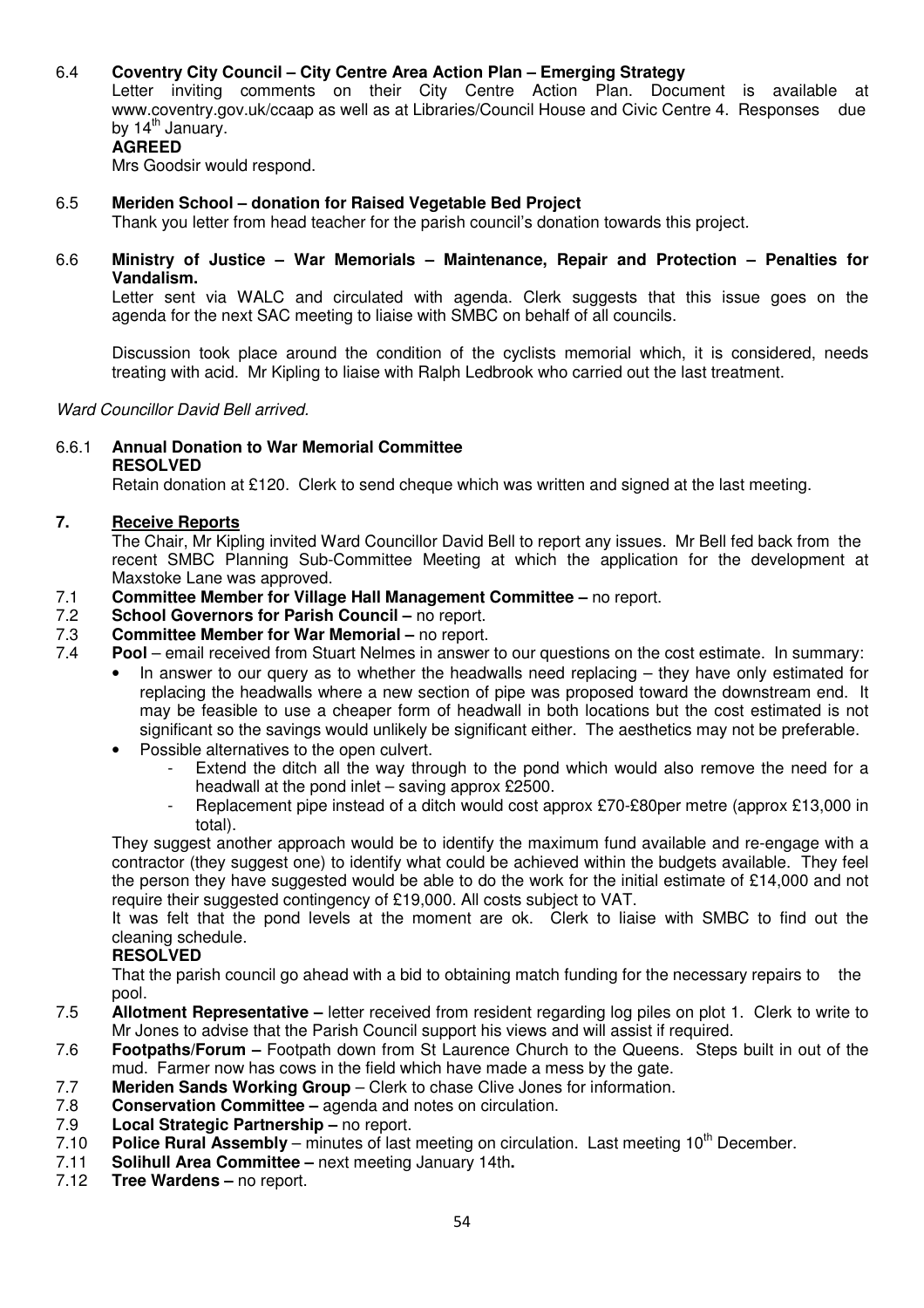- 7.13 **Parish Plan** Next meeting 12<sup>th</sup> January. The Steering Group has renamed itself the Meriden Parish Action Group and their objective is to ensure all the actions which have come out of the Parish Plan go ahead. They will re-contact all of the original volunteers face to face to see if / how they can be involved.
- 7.14 **Community Surgery** Clerk attended along with Neighbourhood Co-ordinator, PCSO and ASB Officer. Domehawk camera – police/ASB have seen an improvement in ASB in the Alspath Road / Fairfield Rise area. ASB team receive weekly reports. Discussion took place over potential for a project to convert the public conveniences into a police office. This would be a partnership project between the Parish council, SMBC and Police. This came about as the new PCSO has made enquiries with the clerk if there is anywhere to put his bike over the summer months in Meriden. Police and SMBC may assist with funding.
- 7.15 **Community Speed Watch** need more volunteers to look into this in the new year.

# **8. Village Matters**<br>8.1 **Development**

#### 8.1 **Development**

a) Review meeting of new play facility – Thursday  $14<sup>th</sup>$  January 2009 1pm at the Civic Suite, SMBC. Mike Swallow and Mark O'Mullane from SMBC, John Shaw from DTZ, Rosie and Clerk – anybody else is welcome.

#### **AGREED**

 Clerk to ask SMBC to rearrange meeting to after 6pm in order that councillors who work can also attend.

#### 8.2 **Claim for Uninsured Losses – RTA 22/11/09 Damage sustained to The Green**

 Third party's insurance company has been identified and liability should not be an issue. Clerk is awaiting the invoice from Brian for the work to reinstate the turf which should be carried out shortly.

#### 8.3 **Bus Shelters – Service Information. AGREED**

 If Centro will supply the new cases (at no cost to the parish council) then the parish council will arrange for fitting themselves. Quotes to be obtained once agreement is received from Centro.

#### 8.4 **Contract Tenders 2010/2011**

 Two tenders were received. Brian Ball for contract 1 and Advanced Maintenance Services for contracts  $2 - 6$ .

#### **RESOLVED**

 That Brian Ball be awarded contract 1 and Advanced Maintenance Services be awarded contracts 2-6. (proposed by Mr Goodsir and seconded by Mrs Lee).

- 8.5 **Communications Website/Twitter/Blog** Put on the agenda for the meeting in January.
- 8.6 **Draft Complaints Procedure RESOLVED**  That the draft complaints procedure is adopted as drafted.
- 8.7 **Draft Grant Awarding Policy RESOLVED**

That the draft Grant Awarding Policy is agreed as drafted.

#### 8.8 **Macmillan Tree of Though in Meriden**

Clerk has asked Brian who maintains the Green to reinstate the sunken tyre marks left by the lorry which delivered the tree to ensure nobody trips or fall injuring themselves.

#### **AGREED**

 Clerk to write to Mr Lole to request that in future boards are put on the turf to avoid this happening again.